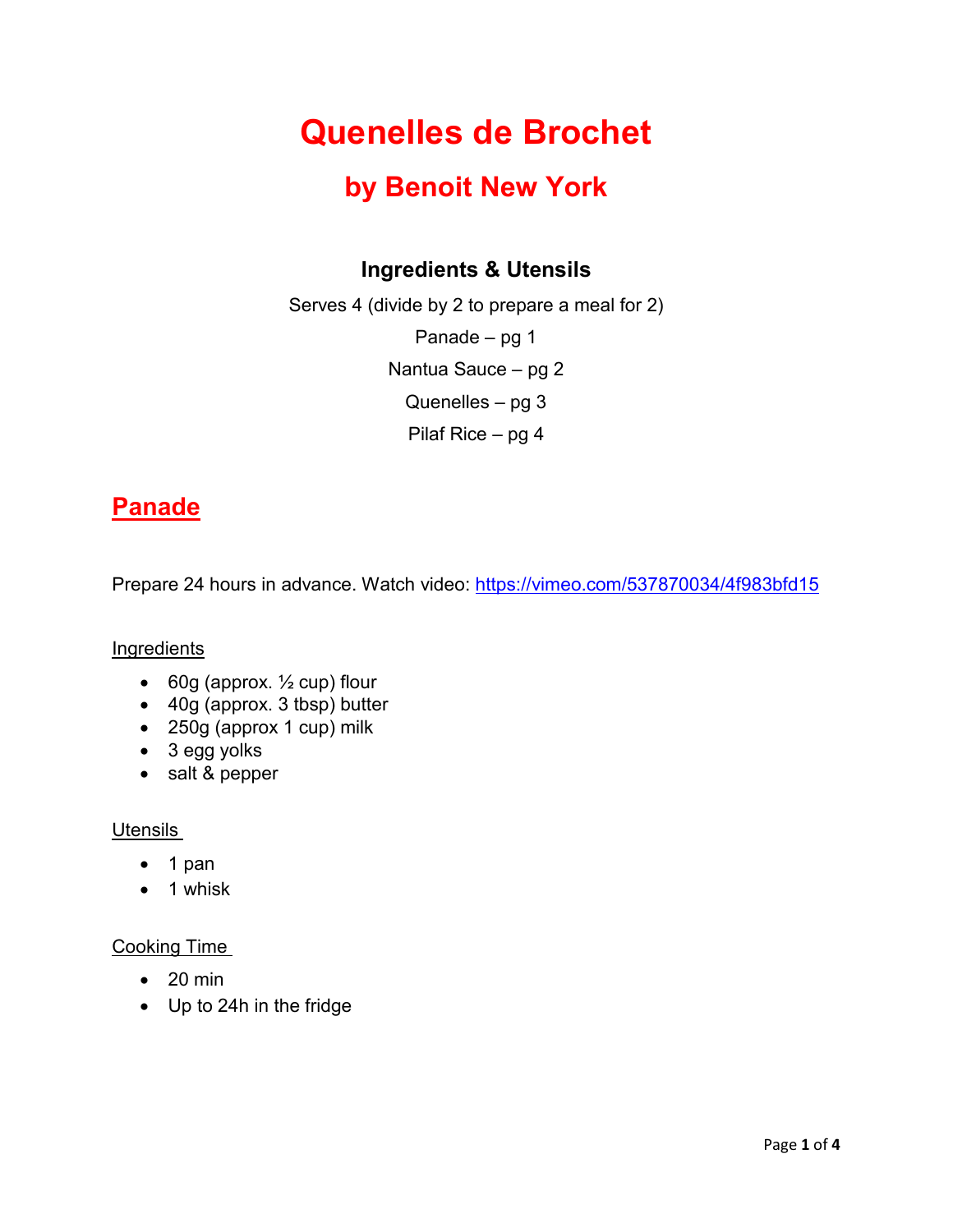## **Nantua Sauce**

#### Ingredients

- 5 lobsters cut without their shell
- 60g (approx. 4 tbsp) butter
- 80g (approx. 1 cup) diced fennel
- 80g (approx.  $\frac{3}{4}$  cup) diced shallots
- 80g (approx. 1 cup) diced carrots
- 40g (approx. ⅓ cup) diced celery
- 5g diced garlic
- 120g (approx. ⅔ cup) diced ripe tomatoes
- 50g (approx. 3 tbsp) tomato paste
- 10cl (approx.  $\frac{1}{2}$  cup) white wine
- 10cl (approx.  $\frac{1}{2}$  cup) cognac or brandy
- 50cl (approx. 2 cups) lobster stock
- $\bullet$   $\frac{1}{2}$  bouquet garni
- 1 stem dry fennel
- $\bullet$   $\frac{1}{2}$  bunch of basil
- 2 lemons
- 10 black peppercorns
- 1.5L (approx. 50 oz.) of milk
- 1.5L (approx. 50 oz.) of cream

#### **Utensils**

- 1 Dutch oven or cocotte
- 1 colander
- 1 strainer or sieve
- 1 pot

#### Cooking Time

1h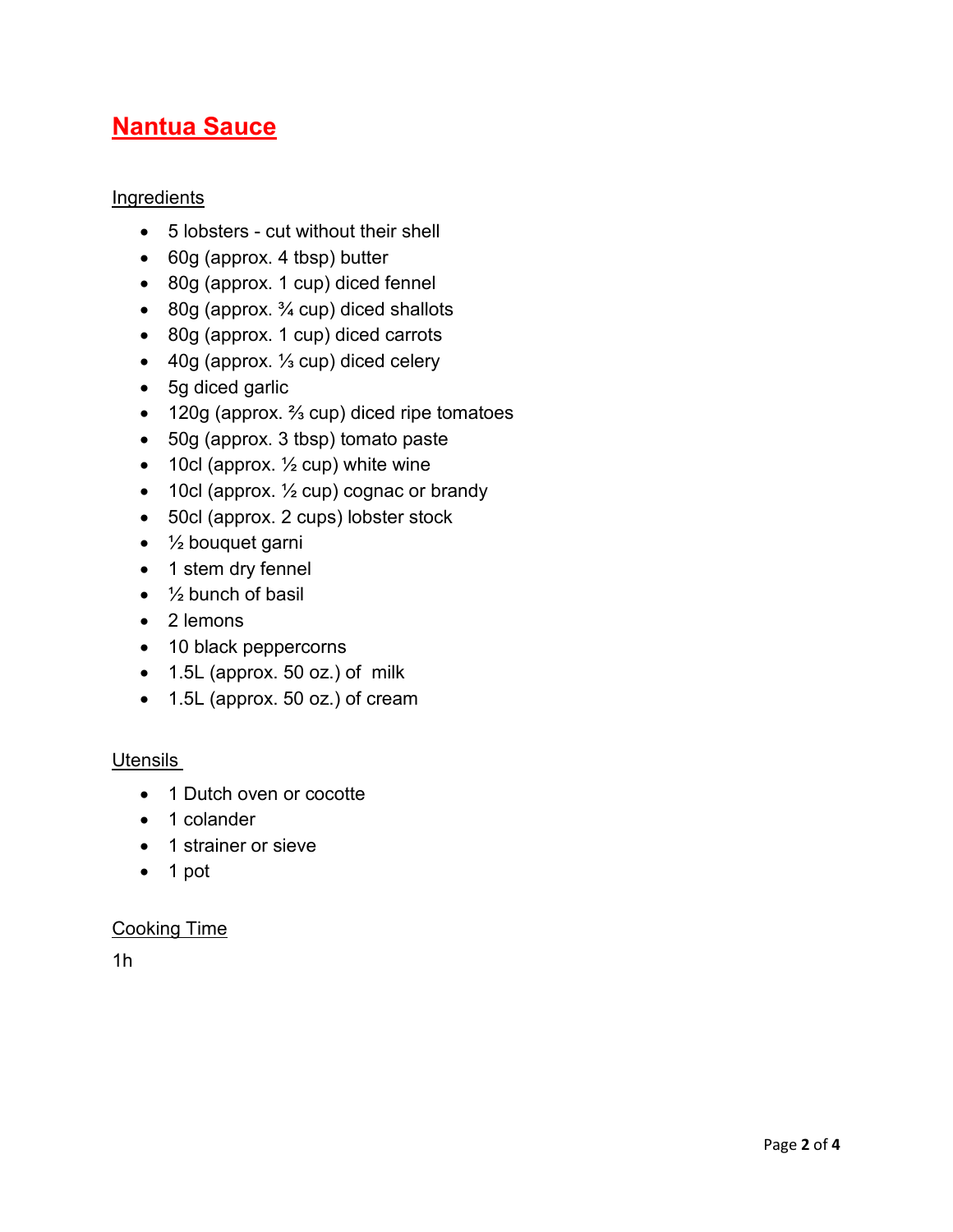## **Quenelles**

#### Ingredients

- 280g (approx. 0.5 lb) of Panade (prepared the day before)
- 1kg (approx.2.2 lbs) of crushed and sieved pike meat or/and pike-perch meat OR a mix of crushed and sieved cod and scallops
- 625g (approx 2 1/2 cups) cream
- 10 eggs
- 500g (approx. 4.5 sticks of butter)
- 4g (approx. 2 teaspoons) of Espelette chili powder
- 20g (approx. 1 tablespoon) salt
- 3g (apprpx 1 teaspoon) of white pepper ground

#### **Utensils**

- stand mixer
- 1 spatula
- 1 cocotte / dutch oven of boiling water
- 1 big spoon

#### Cooking Time

- 4 min on each side in boiling water
- 8 min the oven at 400F